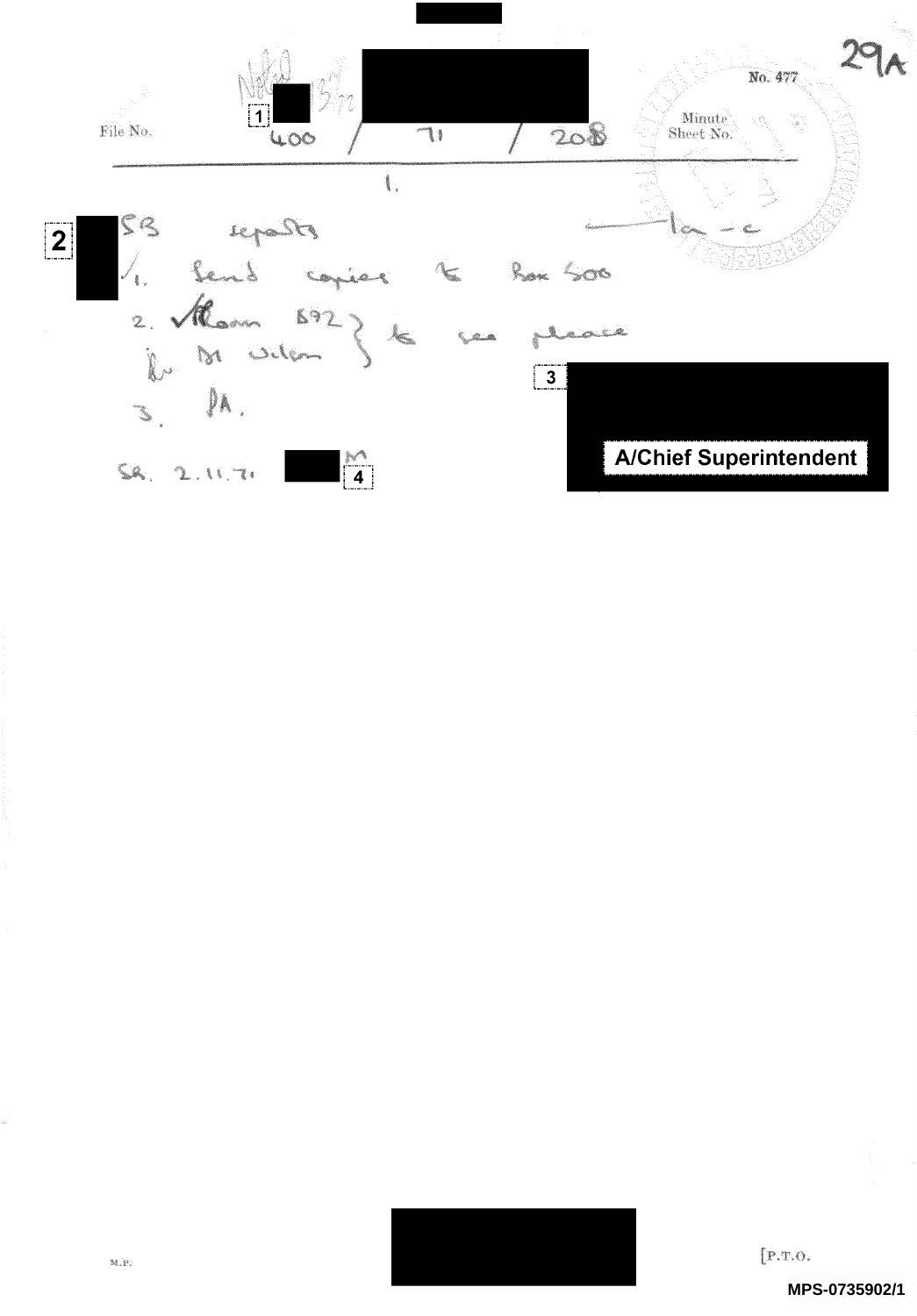| S.B. No. 1 (Plain)                       | <b>METROPOLITAN POLICE</b>                                                                                                                                                                                                                                                     |         |
|------------------------------------------|--------------------------------------------------------------------------------------------------------------------------------------------------------------------------------------------------------------------------------------------------------------------------------|---------|
|                                          |                                                                                                                                                                                                                                                                                |         |
| Report<br><b>Speci</b>                   | SPECIAL BRANCH                                                                                                                                                                                                                                                                 |         |
|                                          | 6 <sup>1</sup><br>November<br>day of                                                                                                                                                                                                                                           | $.19\%$ |
| <b>SUBJECT</b> Lambeth                   | The following information has been received from a reliable                                                                                                                                                                                                                    |         |
| I.S.                                     | 1.<br>source:-                                                                                                                                                                                                                                                                 |         |
|                                          | <b>Privacy</b><br>$m_{0n}$ Tuesday 26 October 1971, at $\lfloor$<br>2.<br>an extraordinary business meeting was held by the Lambeth branch<br>of I.S. The meeting, which began at 8 pm and ended at 10.30 pm<br><b>Privacy</b><br>was attended by 18 persons. The Chairman was |         |
| <b>Reference to Papers</b><br>400/71/208 | The meeting was called to discuss a Branch resolution to be<br>3.<br>put at the special conference due to be held in Birmingham on<br>9 December 1971 to discuss the expulsion of the Trotskyist Tendency.                                                                     |         |
|                                          | Privacy   first read out the resolution which would be moved<br>森。<br>by the national Committee at the conference; it reads:-                                                                                                                                                  |         |
|                                          | "The fusion between I.S. and 'Workers Fight' has never been<br>effectively carried out. Therefore, this Conference resolves:                                                                                                                                                   |         |
|                                          | a) that the fusion be dissolved, with reversion to the<br>1968 situation of two separate organisations;                                                                                                                                                                        |         |
|                                          | b) that within 28 days members of the present 'Trotskyist<br>Tendency' shall opt for one or the other organisation;                                                                                                                                                            |         |
|                                          | c) that a liaison committee be then established between<br>the two organisations to discuss co-operation in practical<br>activity and to explore the possibility of a new and more<br>firmly based fusion in the future."                                                      |         |
|                                          | The discussion which followed was lengthy and at times quite<br>5.<br>heated. It was generally agreed that part (c) of the resolution<br>was a piece of "whitewash", and that it was only inserted to cover<br>up the real substance of the resolution, namely part (a).       |         |
|                                          | At the end of the discussion, the branch agreed on a lengthy<br>6.<br>amendment of this resolution, but as there were certain to be<br>several different amendments from the various other branches, it<br>was not worthy of record at this stage                              |         |
|                                          | Amongst those present at the meeting were:-<br>7.1                                                                                                                                                                                                                             |         |
|                                          |                                                                                                                                                                                                                                                                                |         |
|                                          |                                                                                                                                                                                                                                                                                |         |
|                                          |                                                                                                                                                                                                                                                                                |         |
|                                          | <b>Privacy</b>                                                                                                                                                                                                                                                                 |         |
|                                          |                                                                                                                                                                                                                                                                                |         |
|                                          |                                                                                                                                                                                                                                                                                |         |
| 4.P.-71-84783/20M (2)                    |                                                                                                                                                                                                                                                                                |         |

**MPS-0735902/2**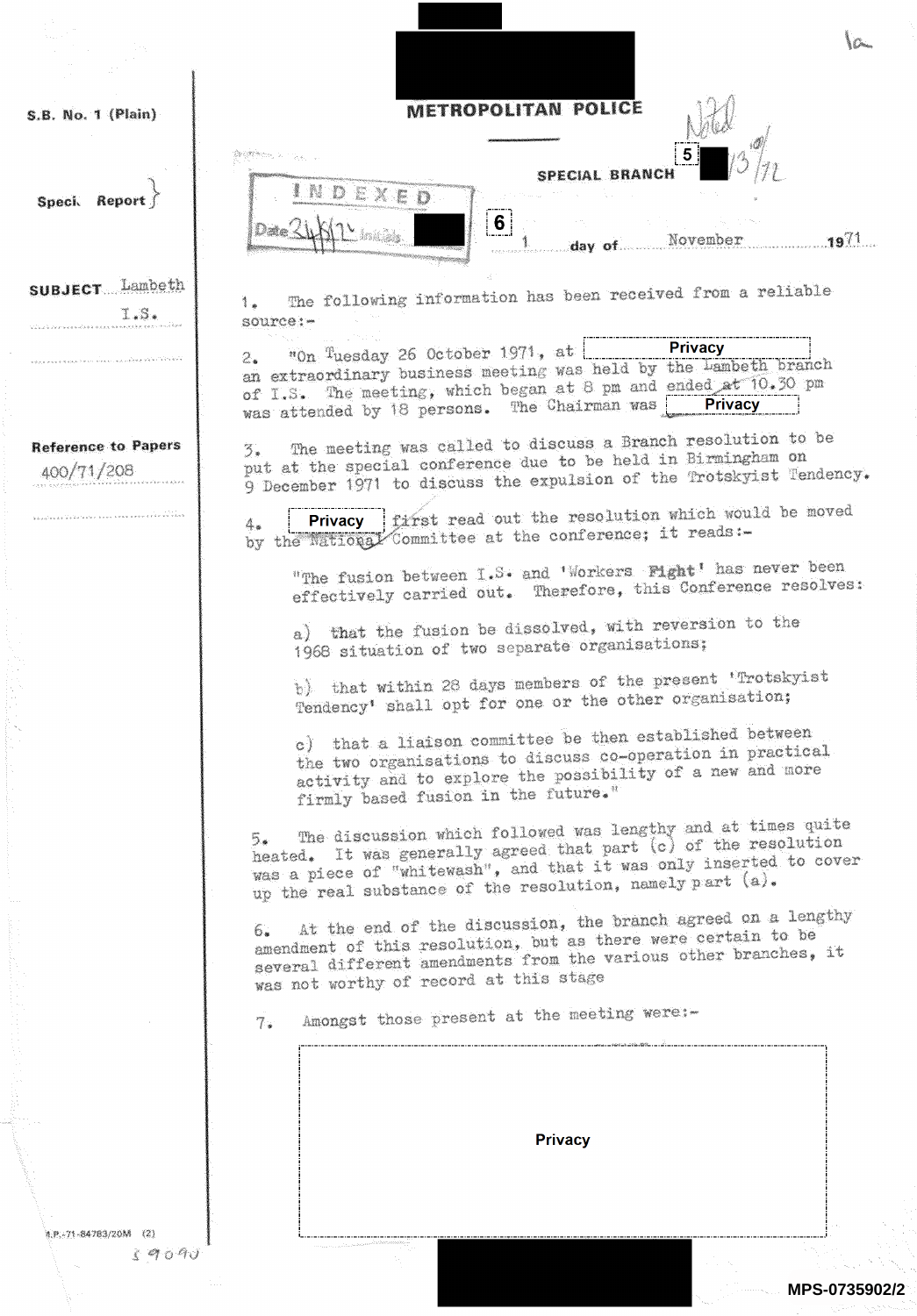Page No. 2  $8.$ Special Branch references to persons mentioned in this report are shown on the attached Appendix.  $H N 339$   $7$ Detective Sergeant **(** ) ( ) ) ( ) Assembly <sub>and</sub> Submitted:  $\boxed{8}$ ್ಷ<br>ಸಂಸ್ಥೆ ಸಂಶ  $\boldsymbol{\mathcal{N}}$ **Barry Moss** Mchief Inspector  $\boxed{9}$ A CHIEF SUPERINTENDENT  $\sim$ a na katika wa Tanzania  $\sim$   $\sim$  $\label{eq:2.1} \mathcal{L}(\mathcal{L}^{(1)}) = \sum_{i=1}^n \mathcal{L}(\mathcal{L}^{(1)}) \mathcal{L}(\mathcal{L}^{(1)})$  $\frac{1}{2}$ 

MPS-0735902/3